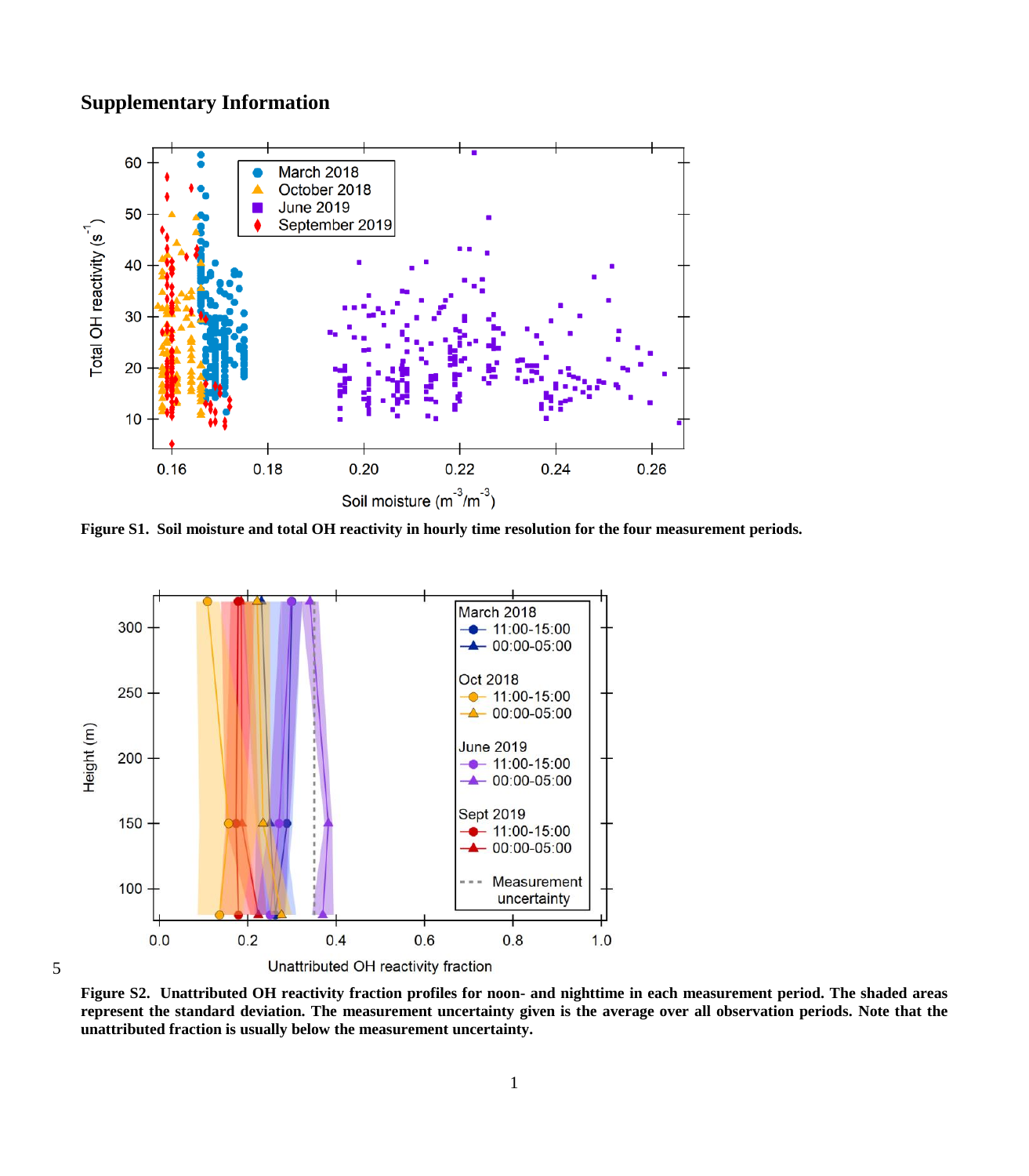

**Figure S3. Campaign average noontime total OH reactivities as a function of height with linear regressions for gradient determination. The results of the linear regressions were: March 2018: R = -0.005\*h + 25.7; October 2018: R = -0.015\*h + 34.0;**  5 **June 2019: R = -0.016\*h + 24.3; September 2019: R = -0.026\*h + 40.4.**



10 **Figure S4. Modelled total OH reactivity from the temperature-dependent parameterization (Sect. 3.3.1) vs. measured total OH reactivity.** Linear regression:  $y = 8.7 + 0.6x$ ,  $r^2 = 0.61$ .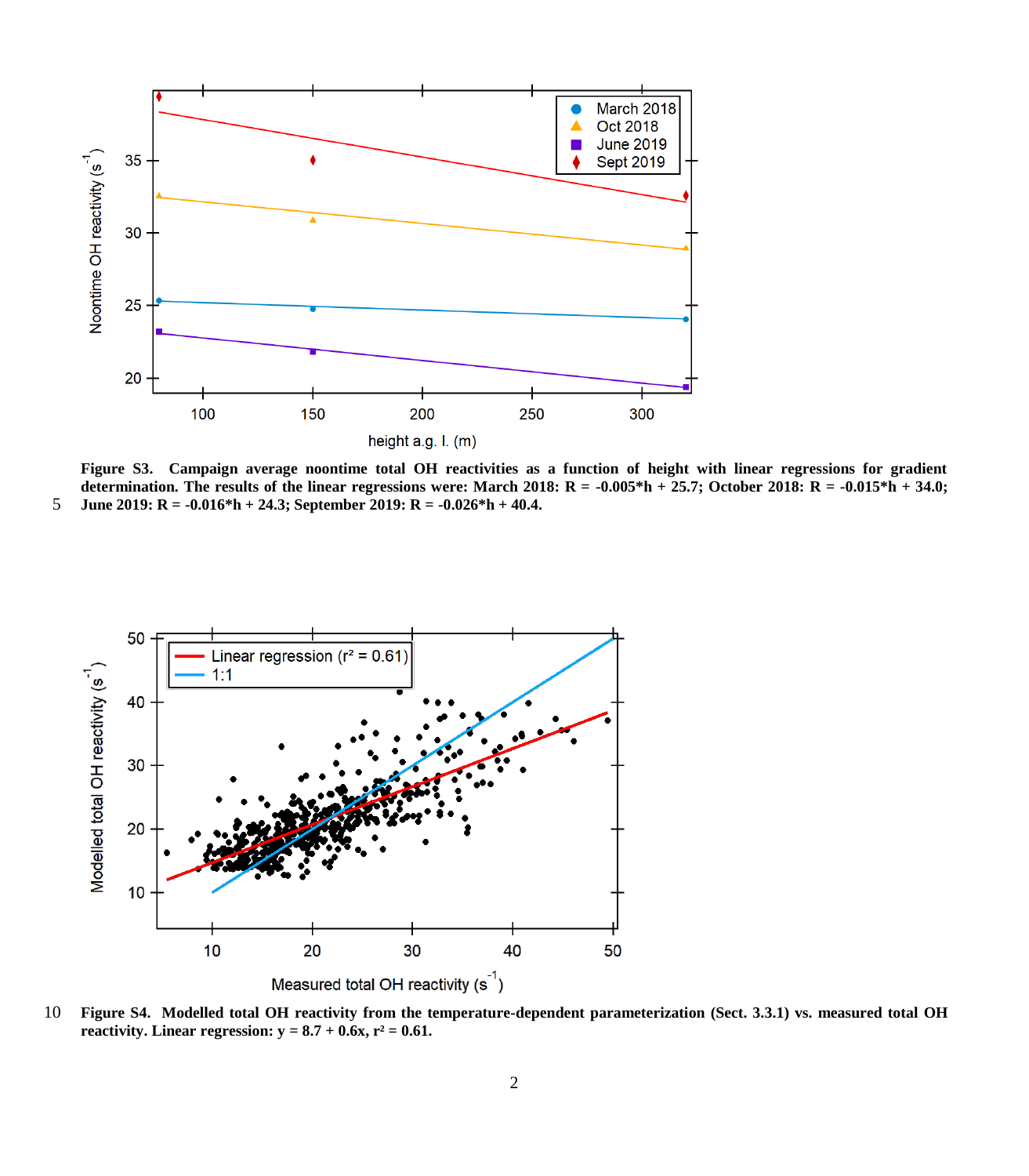

**Figure S5. Timeseries of meteorological parameters (wind speed at 320 m, precipitation at 320 m, PAR at 80 m), OVOC OH reactivity and acetaldehyde mixing ratios around (a) a daytime rain event and (b) an evening rain event. (c) Vertical profiles of**  5 **OVOC-attributed OH reactivity for two rain events.**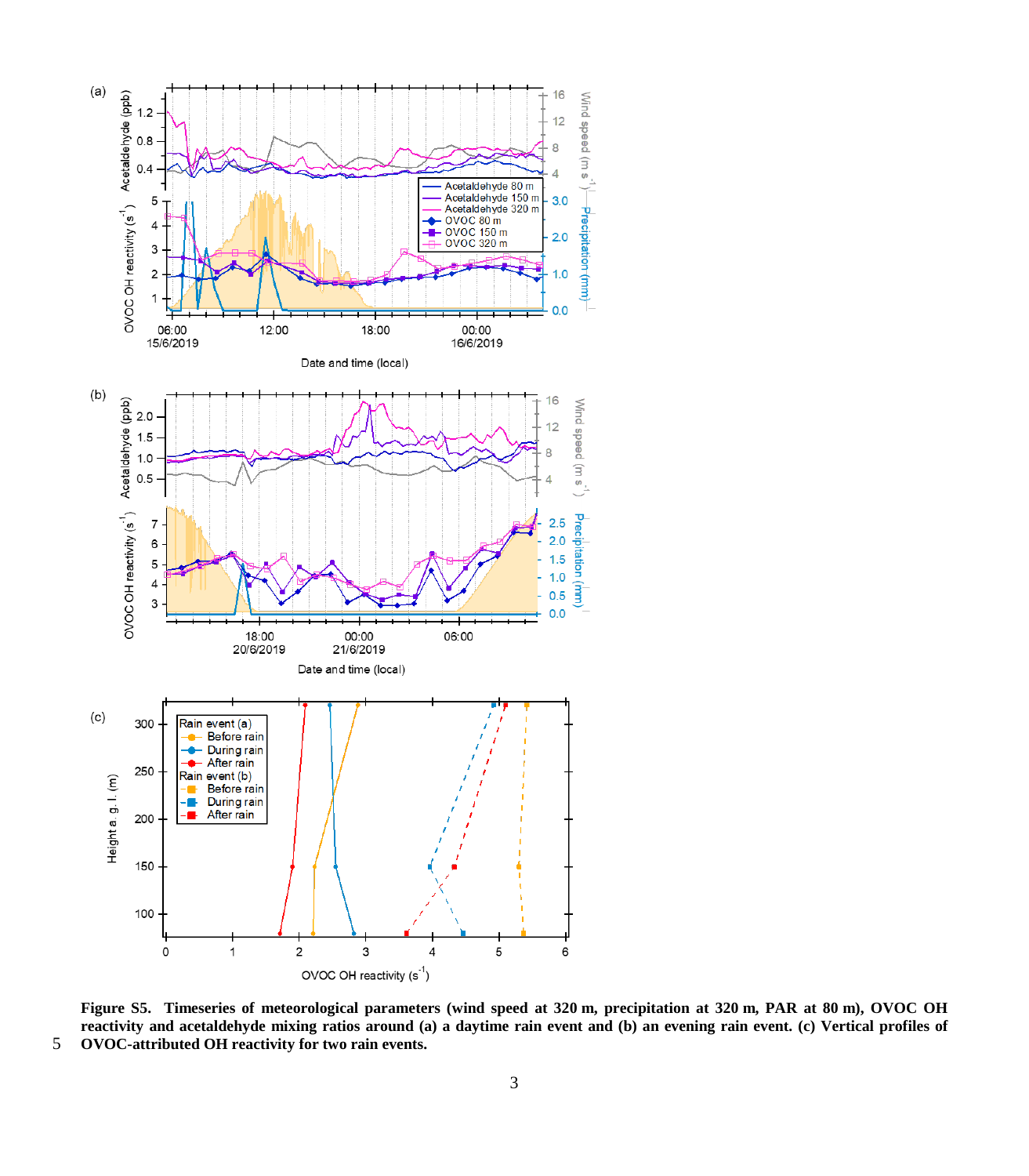

**Figure S6. Total OH reactivity as a function of terpenoid reactivity with black carbon mass concentration as a colour scale for**  September 2019. The Pearson Correlation coefficient for total OH reactivity vs. isoprene OH reactivity is  $r^2 = 0.75$ , for total OH **reactivity vs. black carbon (not shown) it is r² = 0.14, showing that the dependence of total OH reactivity on plant activity is larger** 

5 **than on biomass burning.**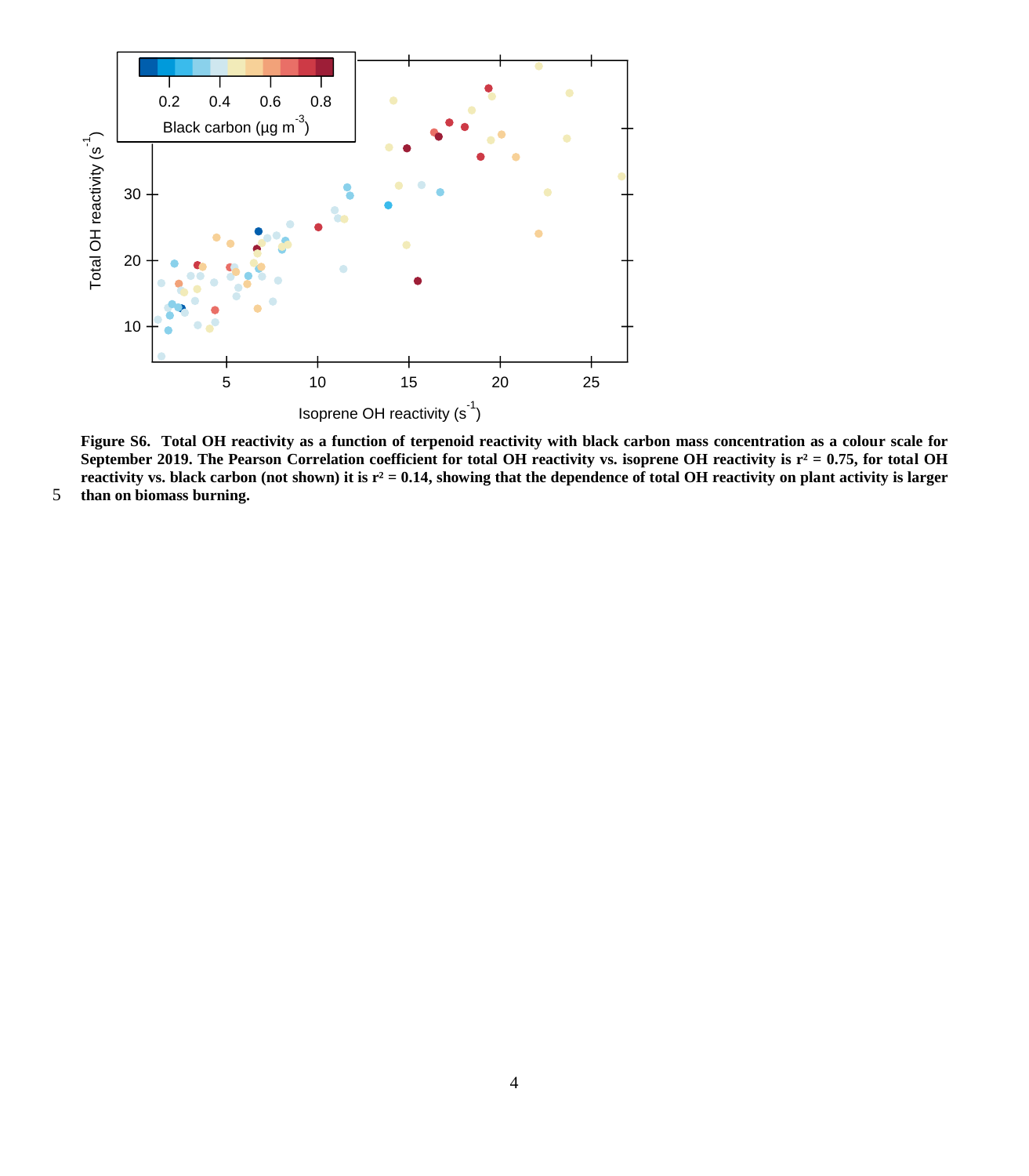| Compound/<br>protonated mass<br>(grey shaded<br>compounds are<br>gas standard<br>calibrated with<br>low uncertainty) | Chemi-<br>cal<br>formula | $k_{VOC+OH}$ [cm <sup>3</sup><br>$molecules-1$<br>$s^{-1}$ ] | Detected by                                               | <b>Compounds attributed to</b><br>protonated mass                                                                         | If no unambiguous compound<br>identification: reaction rate<br>coefficient derived from | Literature<br>reference for<br>reaction rate<br>coefficent | Avg. OH<br>reactivity in<br>Sept 2019 at<br>$80 \text{ m} \text{ [s}^{-1}]$ | Compound<br>class<br>/comments |
|----------------------------------------------------------------------------------------------------------------------|--------------------------|--------------------------------------------------------------|-----------------------------------------------------------|---------------------------------------------------------------------------------------------------------------------------|-----------------------------------------------------------------------------------------|------------------------------------------------------------|-----------------------------------------------------------------------------|--------------------------------|
| Methane                                                                                                              | CH <sub>4</sub>          | 6.45E-15                                                     | Picarro Cavity<br>ring-down<br>spectroscopy<br>instrument |                                                                                                                           |                                                                                         | <b>IUPAC, 2020</b>                                         | 0.29                                                                        | Inorganic                      |
| Carbon monoxide                                                                                                      | CO                       | 1.44E-13                                                     | Picarro Cavity<br>ring-down<br>spectroscopy<br>instrument |                                                                                                                           |                                                                                         | <b>IUPAC, 2020</b>                                         | 0.04                                                                        | Inorganic                      |
| Ozone                                                                                                                | O <sub>3</sub>           | 7.30E-14                                                     | <b>UV</b><br>Photometric<br>$O3$ Analyzer                 |                                                                                                                           |                                                                                         | <b>IUPAC, 2020</b>                                         | 0.02                                                                        | Inorganic                      |
| 33.0335                                                                                                              | CH <sub>3</sub> OH       | 9.00E-13                                                     | PTR-ToF-MS                                                | Methanol                                                                                                                  |                                                                                         | <b>IUPAC, 2020</b>                                         | 0.09                                                                        | <b>OVOC</b>                    |
| 42.0338                                                                                                              | $C_2H_3N$                | 2.20E-14                                                     | PTR-ToF-MS                                                | Acetonitrile                                                                                                              |                                                                                         | <b>IUPAC, 2020</b>                                         | $2.0e-4$                                                                    | Others                         |
| 45.0335                                                                                                              | $C_2H_4O$                | 1.50E-11                                                     | PTR-ToF-MS                                                | Acetaldehyde                                                                                                              |                                                                                         | <b>IUPAC, 2020</b>                                         | 0.53                                                                        | <b>OVOC</b>                    |
| 59.0491                                                                                                              | $C_3H_6O$                | 1.80E-13                                                     | PTR-ToF-MS                                                | Acetone                                                                                                                   |                                                                                         | <b>IUPAC, 2020</b>                                         | 0.01                                                                        | <b>OVOC</b>                    |
| 63.0263                                                                                                              | $C_2H_6S$                | 4.80E-12                                                     | PTR-ToF-MS                                                | Dimethyl sulfide                                                                                                          |                                                                                         | <b>IUPAC, 2020</b>                                         | 0.24                                                                        | <b>SVOC</b>                    |
| 69.0699                                                                                                              | C5H8                     | $1.0E-10$                                                    | PTR-ToF-MS                                                | Isoprene                                                                                                                  |                                                                                         | <b>IUPAC, 2020</b>                                         | 9.48                                                                        | Isoprene                       |
| 71.0491                                                                                                              | $C_4H_6O$                | 5.62E-11                                                     | PTR-ToF-MS                                                | Methyl vinyl ketone; methacrolein;<br>$(1,2)$ -isoprene hydroxy<br>hydroperoxide; (4,3)-isoprene<br>hydroxy hydroperoxide | Weighted average<br>$(MVK/MACR = 1.5/1$<br>according to Kuhn et al., 2007)              | St Clair et al., 2016;<br><b>IUPAC, 2020</b>               | 2.86                                                                        | <b>OVOC</b>                    |
| 73.0648                                                                                                              | $C_4H_8O$                | 4.87E-11                                                     | PTR-ToF-MS                                                | 2-butanone (MEK)                                                                                                          |                                                                                         | <b>IUPAC, 2020</b>                                         | 0.01                                                                        | <b>OVOC</b>                    |
| 79.0543                                                                                                              | $C_6H_6$                 | 1.20E-12                                                     | PTR-ToF-MS                                                | Benzene                                                                                                                   |                                                                                         | <b>IUPAC, 2020</b>                                         | 0.05                                                                        | Others                         |
| 93.0699                                                                                                              | $C_7H_8$                 | 1.45E-11                                                     | PTR-ToF-MS                                                | Toluene / here: fragment of<br>aromatic monoterpenes (Kari et al.,<br>2018)                                               | p-cymene reaction rate<br>coefficient                                                   | <b>IUPAC, 2020</b>                                         | 0.03                                                                        | <b>MT</b>                      |
| 107.0856                                                                                                             | $C_8H_{10}$              | 1.45E-11                                                     | PTR-ToF-MS                                                | Xylenes / here: fragment of<br>aromatic monoterpenes [identified<br>by correlation with parent mass]                      | p-cymene reaction rate<br>coefficient                                                   | <b>IUPAC, 2020</b>                                         | 0.01                                                                        | <b>MT</b>                      |
| 121.1012                                                                                                             | $C_9H_{12}$              | 1.45E-11                                                     | PTR-ToF-MS                                                | Trimethylbenzene / here: fragment<br>of aromatic monoterpenes<br>[identified by correlation with<br>parent mass]          | p-cymene reaction rate<br>coefficient                                                   | <b>IUPAC, 2020</b>                                         | 0.01                                                                        | <b>MT</b>                      |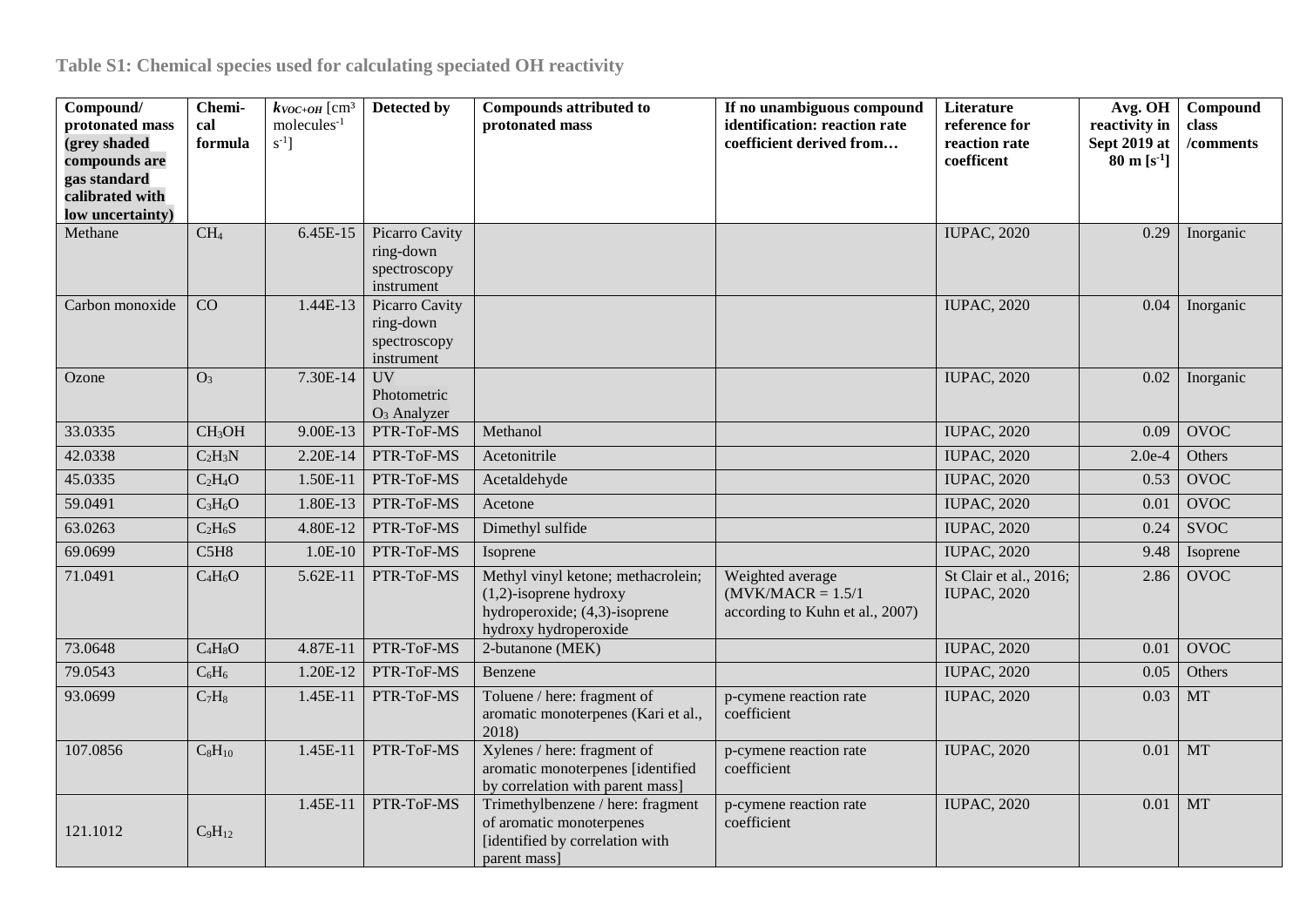| 137.1325 | $C_{10}H_{16}$     | 7.23E-11 | PTR-ToF-MS<br>(sum),<br>speciation by<br>TD-GC-TOF-<br><b>MS</b> | Monoterpenes                                                                                                                                                   | Weighted average according to<br>speciation: $68.1\%$ $\alpha$ -pinene,<br>14.0% β-pinene, 9.5%<br>limonene, 5.7% camphene,<br>1.3% β-myrcene, $0.9%$<br>sabinene, 0.3% terpinolene,<br>$0.2\%$ $\gamma$ -terpinene | <b>IUPAC, 2020</b>                                   | 0.60  | MT                                                                        |
|----------|--------------------|----------|------------------------------------------------------------------|----------------------------------------------------------------------------------------------------------------------------------------------------------------|---------------------------------------------------------------------------------------------------------------------------------------------------------------------------------------------------------------------|------------------------------------------------------|-------|---------------------------------------------------------------------------|
| 31.0179  | <b>HCHO</b>        | 8.50E-12 | PTR-ToF-MS                                                       | Formaldehyde                                                                                                                                                   |                                                                                                                                                                                                                     | <b>IUPAC, 2020</b>                                   | 0.13  | <b>OVOC</b>                                                               |
| 41.0386  | $C_3H_4$           | none     | PTR-ToF-MS                                                       | Fragment of isoprene and<br>monoterpenes (Pagonis et al., 2019;<br>Kari et al., 2018)                                                                          | None, because isoprene and<br>MTs are calibrated                                                                                                                                                                    |                                                      | none  | none                                                                      |
| 43.0179  | $C_2H_2O$          | 6.90E-13 | PTR-ToF-MS                                                       | Fragment of acetic acid (Pagonis et<br>al., 2019)                                                                                                              | Acetic acid reaction rate<br>coefficient                                                                                                                                                                            | <b>IUPAC, 2020</b>                                   | 0.06  | <b>OVOC</b>                                                               |
| 43.0543  | $C_3H_6$           | 1.50E-11 | PTR-ToF-MS                                                       | Fragment of 1-hexanol (Pagonis et<br>al., 2019) [propene was excluded<br>by NO+ PTR-MS measurements]                                                           |                                                                                                                                                                                                                     | <b>IUPAC, 2020</b>                                   | 0.18  | <b>GLV</b>                                                                |
| 46.0288  | CH <sub>3</sub> NO | 1.50E-12 | PTR-ToF-MS                                                       | Formamide                                                                                                                                                      |                                                                                                                                                                                                                     | Nizamov and<br>Dagdigian, 2003                       | 0.005 | Others.<br>Isotope of<br>acetaldehyde<br>on $m/z$ 46<br>was<br>subtracted |
| 47.0128  | <b>HCOOH</b>       | 4.50E-13 | PTR-ToF-MS                                                       | Formic acid                                                                                                                                                    |                                                                                                                                                                                                                     | <b>IUPAC, 2020</b>                                   | 0.02  | <b>OVOC</b>                                                               |
| 47.0492  | $C_2H_6O$          | 3.2E-12  | PTR-ToF-MS                                                       | Ethanol                                                                                                                                                        |                                                                                                                                                                                                                     | <b>IUPAC, 2020</b>                                   | 0.01  | <b>OVOC</b>                                                               |
| 57.0335  | $C_3H_4O$          | 1.96E-11 | PTR-ToF-MS                                                       | Acrolein                                                                                                                                                       |                                                                                                                                                                                                                     | Atkinson and Arey,<br>2003                           | 0.24  | <b>OVOC</b>                                                               |
| 57.0699  | $C_4H_8$           | 3.78E-11 | PTR-ToF-MS                                                       | Butenes [identified by NO+<br>chemistry]; or fragment of hexanol,<br>hexenyl acetate [identified by<br>correlation with parent mass]<br>(Pagonis et al., 2019) | Average of butenes or<br>hexanol/hexenyl acetate<br>reaction rate coefficients<br>according to identification                                                                                                       | Atkinson and Arey,<br>2003; Atkinson et<br>al., 1995 | 0.28  | Others/GLV                                                                |
| 61.0285  | $C_2H_4O_2$        | 6.90E-13 | PTR-ToF-MS                                                       | Acetic acid                                                                                                                                                    |                                                                                                                                                                                                                     | <b>IUPAC, 2020</b>                                   | 0.03  | <b>OVOC</b>                                                               |
| 63.0441  | $C_2H_6O_2$        | 1.45E-11 | PTR-ToF-MS                                                       | 1,2-ethanediol                                                                                                                                                 |                                                                                                                                                                                                                     | <b>IUPAC, 2020</b>                                   | 0.00  | <b>OVOC</b>                                                               |
| 71.0856  | $C_5H_{10}$        | 1.30E-11 | PTR-ToF-MS                                                       | Fragment of 2-pentanol, octanol,<br>nonanol (Pagonis et al., 2019)                                                                                             | average                                                                                                                                                                                                             | <b>IUPAC, 2020</b>                                   | 0.07  | <b>OVOC</b>                                                               |
| 73.0284  | $C_3H_4O_2$        | 3.30E-11 | PTR-ToF-MS                                                       | Methyl glyoxal                                                                                                                                                 |                                                                                                                                                                                                                     | <b>IUPAC, 2020</b>                                   | 0.09  | <b>OVOC</b>                                                               |
| 74.0601  | $C_3H_7NO$         | 1.25E-11 | PTR-ToF-MS                                                       | N,N-dimethyl formamide, N-<br>methyl acetamide                                                                                                                 | average                                                                                                                                                                                                             | Solignac et al.,<br>2005; Barnes et al.,<br>2010     | 0.00  | Others                                                                    |
| 75.0441  | $C_3H_6O_2$        | 2.85E-12 | PTR-ToF-MS                                                       | Hydroxyacetone                                                                                                                                                 |                                                                                                                                                                                                                     | <b>IUPAC, 2020</b>                                   | 0.08  | <b>OVOC</b>                                                               |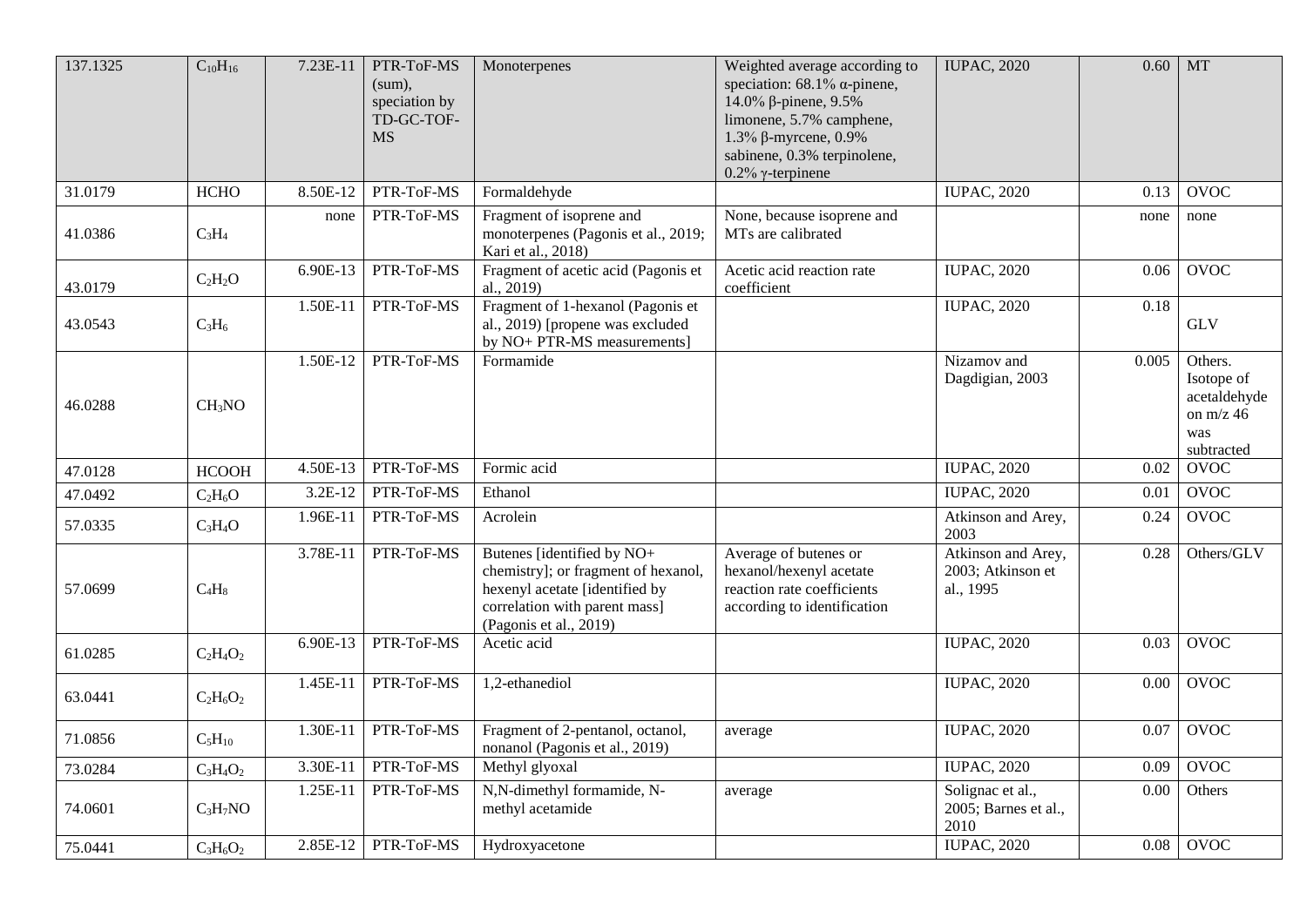| 77.0598 | $C_3H_8O_2$  | $1.62E-11$ | PTR-ToF-MS | 2-methoxyethanol; 1,2-propanediol                                                                                   | average                            | Porter et al., 1997;<br><b>IUPAC, 2020</b>                                                                                   | 0.03     | <b>OVOC</b>                                                         |
|---------|--------------|------------|------------|---------------------------------------------------------------------------------------------------------------------|------------------------------------|------------------------------------------------------------------------------------------------------------------------------|----------|---------------------------------------------------------------------|
| 83.0492 | $C_5H_6O$    | 9.30E-11   | PTR-ToF-MS | 3-methylfuran (isoprene oxidation<br>product)                                                                       |                                    | <b>IUPAC, 2020</b>                                                                                                           | 0.37     | <b>OVOC</b>                                                         |
| 83.0856 | $C_6H_{10}$  | 6.26E-11   | PTR-ToF-MS | Fragment of hexenol and hexanal<br>(Pagonis et al., 2019) [identified by<br>correlation with parent mass]           | Average                            | Atkinson and Arey,<br>2003; Atkinson et<br>al., 1995                                                                         | 0.29     | <b>GLV</b>                                                          |
| 84.0808 | $C_5H_9N$    | 2.56E-13   | PTR-ToF-MS | Pentanenitrile                                                                                                      | rate coefficient of propanenitrile | Sun et al., 2008                                                                                                             | 0.00     | Others;<br>isotope of<br>$C_6H_{10}$ on m/z<br>84 was<br>subtracted |
| 85.0648 | $C_5H_8O$    | 4.43E-11   | PTR-ToF-MS | E-2-pentenal; 3-methyl-3-buten-2-<br>one; E-2-methyl-2-butenal; 3-<br>penten-2-one; 1-penten-3-one                  | average                            | Grosjean and<br>Williams, 1992;<br>Jiménez et al.,<br>2009; Davis et al.,<br>2007                                            | 0.14     | <b>OVOC</b>                                                         |
| 85.1012 | $C_6H_{12}$  | 1.50E-11   | PTR-ToF-MS | Fragment of hexanol (Pagonis et<br>al., 2019) [identified by correlation<br>with other GLVs]                        |                                    | Atkinson and Arey,<br>2003                                                                                                   | 0.07     | GLV                                                                 |
| 87.0441 | $C_4H_6O_2$  | 2.38E-11   | PTR-ToF-MS | 2,3-Butanedione; acetic acid<br>ethenyl ester; 2-propenoic acid<br>methyl ester; 4-hydroxy-2-butenal                | average                            | Baker et al., 2005;<br>Teruel et al., 2006;<br>Blanco et al., 2009;<br>Dagaut et al., 1988                                   | 0.23     | <b>OVOC</b>                                                         |
| 87.0805 | $C_5H_{10}O$ | 6.27E-11   | PTR-ToF-MS | Pentanal; Z-2-penten-1-ol; 2-<br>Methyl-3-buten-2-ol; 3-methyl-3-<br>buten-1-ol                                     | average                            | Atkinson and Arey,<br>2003; IUPAC,<br>2020; Cometto et<br>al., 2008; Orlando<br>et al., 2001                                 | 0.51     | <b>GLV</b>                                                          |
| 89.0234 | $C_3H_4O_3$  | 1.20E-13   | PTR-ToF-MS | Pyruvic acid                                                                                                        |                                    | <b>IUPAC, 2020</b>                                                                                                           | $1.1e-4$ | <b>OVOC</b>                                                         |
| 89.0598 | $C_4H_8O_2$  | 6.47E-12   | PTR-ToF-MS | 1,4-dioxane; formic acid 1-<br>methylethyl ester; ethyl acetate;<br>butyric acid; acetoin; 1-hydroxy-3-<br>butanone | average                            | Picquet et al., 1998;<br><b>IUPAC, 2020;</b><br>Pimentel et al.,<br>2010; Aschmann et<br>al., 2000; Moriarty<br>et al., 2003 | 0.13     | <b>OVOC</b>                                                         |
| 95.0161 | $C_2H_6O_2S$ | 3.00E-13   | PTR-ToF-MS | Dimethylsulfone                                                                                                     |                                    | <b>IUPAC, 2020</b>                                                                                                           | 0.00     | Others                                                              |
| 95.0492 | $C_6H_6O$    | 2.80E-11   | PTR-ToF-MS | Phenol                                                                                                              |                                    | <b>IUPAC, 2020</b>                                                                                                           | 0.03     | Others                                                              |
| 97.0284 | $C_5H_4O_2$  | 3.51E-11   | PTR-ToF-MS | Furfural                                                                                                            |                                    | Bierbach et al.,<br>1995                                                                                                     | 0.03     | <b>OVOC</b>                                                         |
| 97.0648 | $C_6H_8O$    | 6.78E-11   | PTR-ToF-MS | Hexadienal                                                                                                          |                                    | Colmenar et al.,<br>2014                                                                                                     | 0.07     |                                                                     |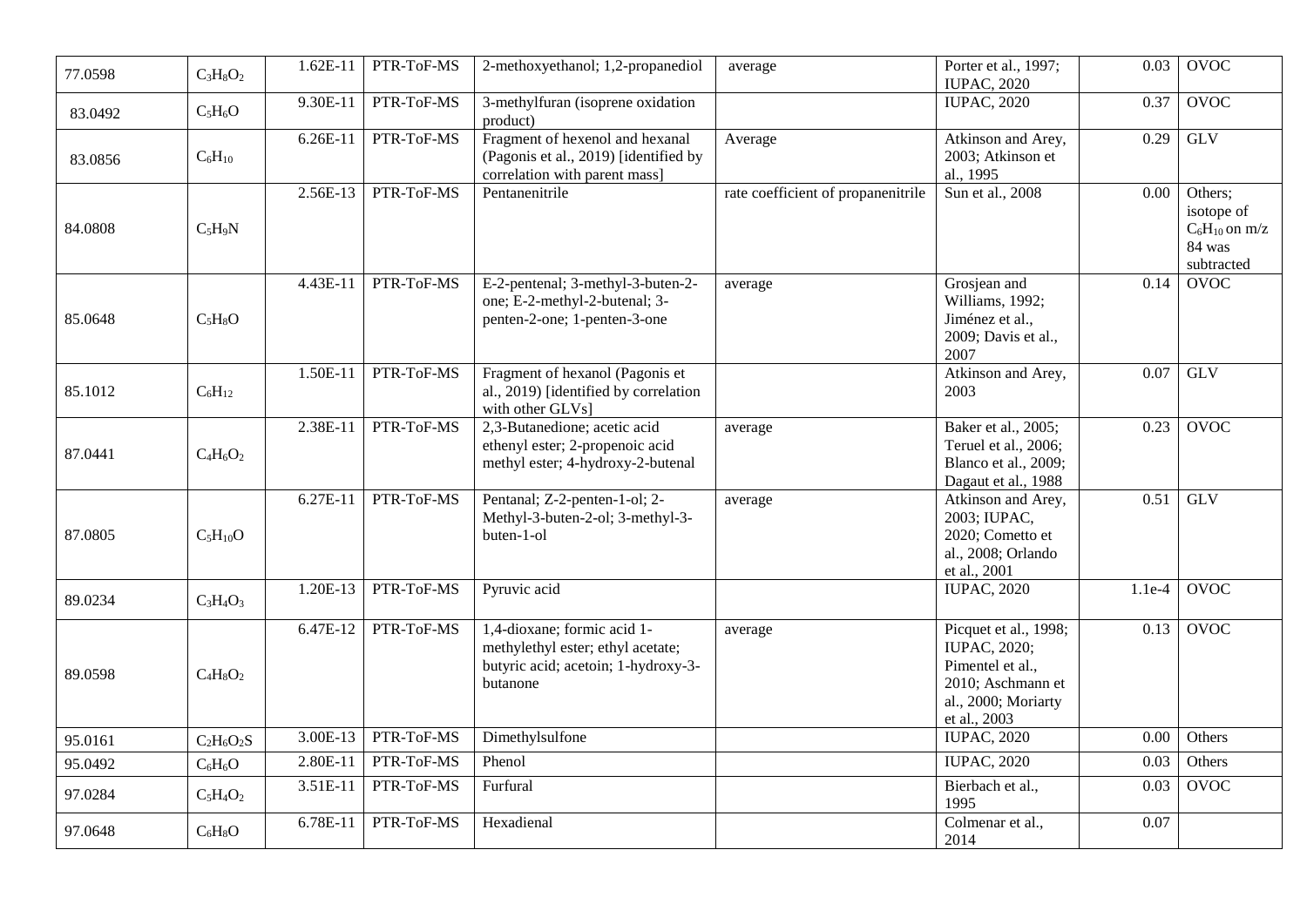| 97.1012  | $C_7H_{12}$       | 2.96E-11   | PTR-ToF-MS | Fragment of heptanal (plant<br>odorant)                                                                                                                                                                                                                                                                                    | Heptanal reaction rate<br>coefficient       | Atkinson and Arey,<br>2003                                                                                          | 0.03     | <b>OVOC</b> |
|----------|-------------------|------------|------------|----------------------------------------------------------------------------------------------------------------------------------------------------------------------------------------------------------------------------------------------------------------------------------------------------------------------------|---------------------------------------------|---------------------------------------------------------------------------------------------------------------------|----------|-------------|
| 99.0441  | $C_5H_6O_2$       | $4.04E-11$ | PTR-ToF-MS | Furfuryl alcohol                                                                                                                                                                                                                                                                                                           | Furan reaction rate coefficient             | Atkinson, 1986                                                                                                      | 0.33     | <b>OVOC</b> |
| 99.0805  | $C_6H_{10}O$      | 4.76E-11   | PTR-ToF-MS | E-2-hexenal, Z-3-hexenal                                                                                                                                                                                                                                                                                                   | average                                     | Atkinson et al.,<br>1995; Xing et al.,<br>2012                                                                      | 0.14     | <b>GLV</b>  |
| 99.1169  | $C_7H_{14}$       | $4.60E-11$ | PTR-ToF-MS | Fragment of decene                                                                                                                                                                                                                                                                                                         | 1-decene reaction rate<br>coefficient       | Aschmann and<br>Atkinson, 2008                                                                                      | 0.07     | MT          |
| 101.0598 | $C_5H_8O_2$       | 6.83E-11   | PTR-ToF-MS | C5-hydroxycarbonyl (ISOPOOH<br>conversion product on metal<br>surfaces (Mentler, 2018));<br>oxopentanal                                                                                                                                                                                                                    | average                                     | Aschmann et al.,<br>2013; St Clair et al.,<br>2016                                                                  | 0.45     | <b>OVOC</b> |
| 101.0961 | $C_6H_{12}O$      | 2.70E-11   | PTR-ToF-MS | n-hexanal                                                                                                                                                                                                                                                                                                                  |                                             | Atkinson et al.,<br>1995                                                                                            | 0.03     | <b>GLV</b>  |
| 103.0390 | $C_4H_6O_3$       | 6.90E-13   | PTR-ToF-MS | Acetic anhydride                                                                                                                                                                                                                                                                                                           | Reaction rate coefficient of<br>acetic acid | <b>IUPAC, 2020</b>                                                                                                  | $3.5e-4$ | <b>OVOC</b> |
| 103.0754 | $C_5H_{10}O_2$    | $2.66E-11$ | PTR-ToF-MS | Butanoic acid methyl ester; acetic<br>acid methylethyl ester, 2-methyl-<br>propanoic acid methylester, n-<br>propyl acetate; 1-hydroxy-2-<br>methyl-3-butanone; 1-hydroxy-3-<br>methyl-2-butanone; 5-hydroxy-2-<br>pentanone; pentanoic acid; C5-diol<br>(ISOPOOH conversion product on<br>metal surfaces (Mentler, 2018)) | average                                     | Schütze et al.,<br>2010; Ferrari et al.,<br>1996; Aschmann et<br>al., 2000; NCBI,<br>2006; St Clair et al.,<br>2016 | 0.02     | <b>OVOC</b> |
| 105.0547 | $C_4H_8O_3$       | 4.66E-12   | PTR-ToF-MS | Methoxy methylacetate; methoxy<br>ethylformate; ethoxy methylformate                                                                                                                                                                                                                                                       | average                                     | O'Donnel et al.,<br>2004                                                                                            | 0.00     | <b>OVOC</b> |
| 105.0699 | $C_8H_8$          | 1.45E-11   | PTR-ToF-MS | MT fragment (p-cymene)                                                                                                                                                                                                                                                                                                     | p-cymene reaction rate<br>coefficient       | <b>IUPAC, 2020</b>                                                                                                  | $0.02\,$ | MT          |
| 107.0492 | $C_7H_6O$         | 1.26E-11   | PTR-ToF-MS | Benzaldehyde                                                                                                                                                                                                                                                                                                               |                                             | <b>IUPAC, 2020</b>                                                                                                  | 0.01     | Others      |
| 109.0648 | $C_7H_8O$         | 3.27E-11   | PTR-ToF-MS | Anisol, p-cresol, benzylalcohol                                                                                                                                                                                                                                                                                            | average                                     | <b>IUPAC, 2020;</b><br>Coeur-Tourneur et<br>al., 2010                                                               | 0.01     | <b>MT</b>   |
| 109.1012 | $C_8H_{12}$       | none       | PTR-ToF-MS | Fragment of sesquiterpenes                                                                                                                                                                                                                                                                                                 | none                                        |                                                                                                                     | None     | none        |
| 111.0805 | $\rm{C_7H_{10}O}$ | 3.83E-11   | PTR-ToF-MS | Heptadienal (ox. product of<br>myrcene, ocimene, terpinolene)                                                                                                                                                                                                                                                              |                                             | Baker et al., 2004                                                                                                  | 0.03     | <b>OVOC</b> |
| 111.1169 | $C_8H_{14}$       | 3.60E-11   | PTR-ToF-MS | Fragment of octanal                                                                                                                                                                                                                                                                                                        | Reaction rate of nonanal                    | Bowman et al.,<br>2003                                                                                              | 0.05     | <b>OVOC</b> |
| 113.0233 | $C_5H_4O_3$       | 4.04E-11   | PTR-ToF-MS | Furoic acid                                                                                                                                                                                                                                                                                                                | Reaction rate coefficient of<br>furan       | Atkinson, 1986                                                                                                      | 0.14     | <b>OVOC</b> |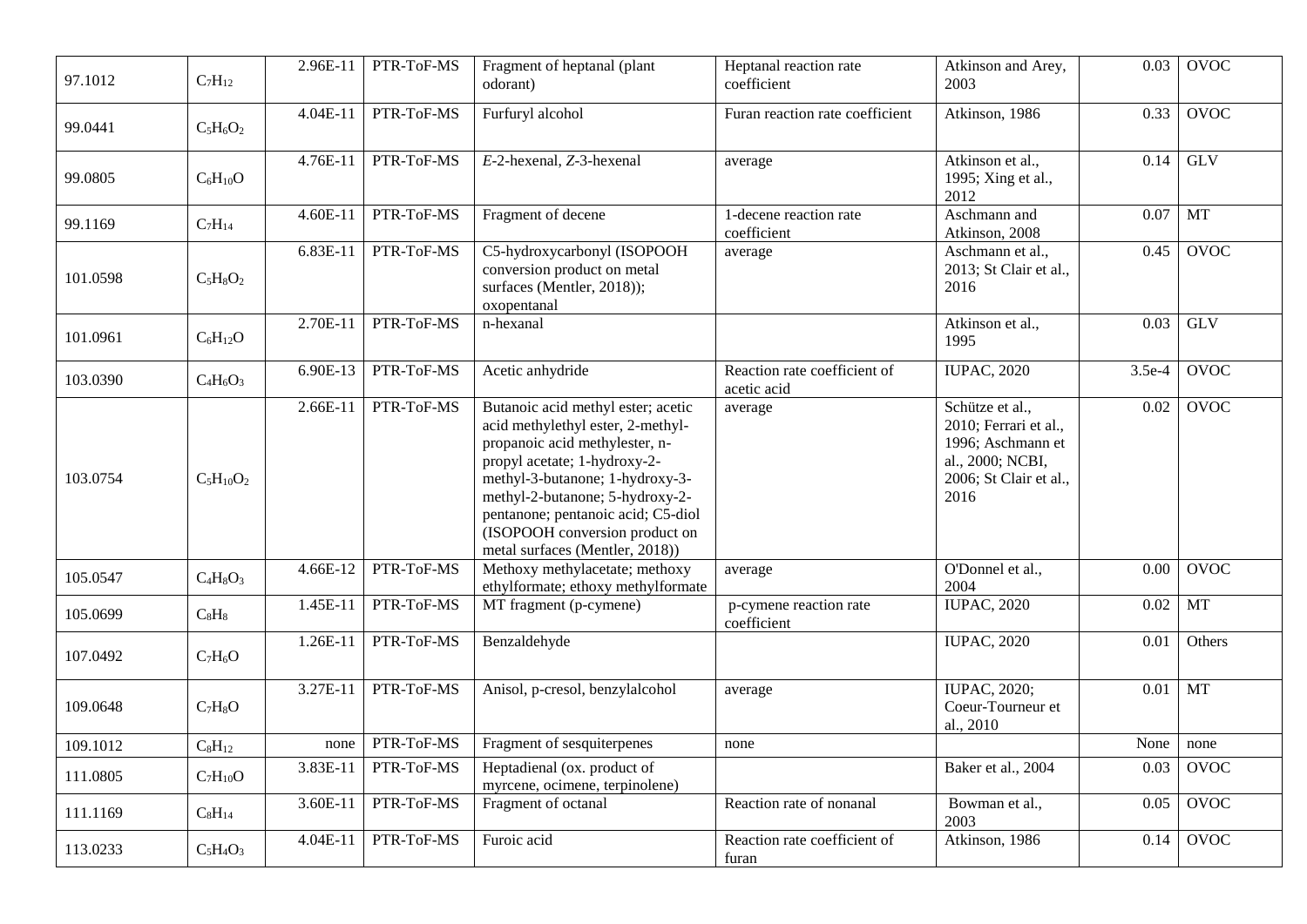| 113.0598 | $C_6H_8O_2$     | 5.80E-11   | PTR-ToF-MS | $E$ -hexendione; $\overline{Z}$ -hexendione                                                          | average                                   | Tuazon et al., 1985                         | 0.13 | <b>OVOC</b> |
|----------|-----------------|------------|------------|------------------------------------------------------------------------------------------------------|-------------------------------------------|---------------------------------------------|------|-------------|
| 113.0961 | $C_7H_{12}O$    | 4.39E-11   | PTR-ToF-MS | $E-2$ -Hepten-1-al                                                                                   |                                           | Davis et al., 2007                          | 0.03 | <b>OVOC</b> |
| 115.0390 | $C_5H_6O_3$     | 3.35E-12   | PTR-ToF-MS | Pentanetrione                                                                                        | Reaction rate coefficient of<br>pentanone | Jiménez et al., 2005                        | 0.00 | <b>OVOC</b> |
| 115.0754 | $C_6H_{10}O_2$  | $2.82E-11$ | PTR-ToF-MS | 2,5-hexanedione; ethyl-2-butenoate                                                                   | average                                   | Dagaut et al., 1988;<br>Teruel et al., 2012 | 0.05 | <b>OVOC</b> |
| 115.1118 | $C_7H_{14}O$    | 7.10E-12   | PTR-ToF-MS | 2-heptanone; 5-methyl-2-hexanone;<br>2-,4-dimethyl-3-pentanone;<br>heptanal                          | average                                   | Atkinson and Arey,<br>2003                  | 0.01 | <b>OVOC</b> |
| 117.0546 | $C_5H_8O_3$     | 9.05E-12   | PTR-ToF-MS | 1-acetyloxy-2-propanone                                                                              | Reaction rate coefficient as<br>119.0703  | O'Donnel et al.,<br>2004                    | 0.01 | <b>OVOC</b> |
| 119.0703 | $C_5H_{10}O_3$  | 7.10E-12   | PTR-ToF-MS | Ethoxy ethylformate; ethoxy<br>methylacetate                                                         | average                                   | O'Donnel et al.,<br>2004                    | 0.01 | <b>OVOC</b> |
| 119.0856 | $C_9H_{10}$     | 1.45E-11   | PTR-ToF-MS | Fragment of p-cymene                                                                                 | Reaction rate coefficient of p-<br>cymene | Atkinson and Arey,<br>2003                  | 0.01 | MT          |
| 123.0441 | $C_7H_6O_2$     | 1.20E-12   | PTR-ToF-MS | Benzoic acid                                                                                         | Rate coefficient of benzene               | <b>IUPAC</b> preferred<br>value             | 0.00 | Others      |
| 125.0598 | $C_7H_8O_2$     | 7.35E-11   | PTR-ToF-MS | Guaiacol                                                                                             |                                           | Coeur-Tourneur et<br>al., 2010              | 0.03 | <b>OVOC</b> |
| 127.1118 | $C_8H_{14}O$    | 4.05E-11   | PTR-ToF-MS | $E$ -2-octenal                                                                                       |                                           | Gao et al., 2009                            | 0.04 | <b>OVOC</b> |
| 129.1274 | $C_8H_{16}O$    | 1.08E-10   | PTR-ToF-MS | Octenol                                                                                              | Reaction rate coefficient of<br>hexenol   | Atkinson et al.,<br>1995                    | 0.02 | <b>OVOC</b> |
| 133.1012 | $C_{10}H_{12}$  | 5.08E-11   | PTR-ToF-MS | Cymenene (dimethyl styrene)                                                                          | Reaction rate coefficient of<br>styrene   | <b>IUPAC, 2020</b>                          | 0.02 | <b>MT</b>   |
| 135.1169 | $C_{10}H_{14}$  | 1.45E-11   | PTR-ToF-MS | p-cymene                                                                                             |                                           | Atkinson and Arey,<br>2003                  | 0.01 | MT          |
| 139.1118 | $C_9H_{14}O$    | 5.49E-11   | PTR-ToF-MS | Monoterpene oxidation products (4-<br>acetyl-2-cyclohexene; nopinone;<br>camphenilone; sabinaketone) | average                                   | Atkinson and<br>Aschmann, 1993              | 0.14 | <b>OVOC</b> |
| 143.1067 | $C_8H_{14}O_2$  | 7.84E-11   | PTR-ToF-MS | Z-3-hexenyl acetate                                                                                  |                                           | Atkinson et al.,<br>1995                    | 0.05 | <b>GLV</b>  |
| 143.1431 | $C_9H_{18}O$    | 3.60E-11   | PTR-ToF-MS | Nonanal                                                                                              |                                           | Bowman et al.,<br>2003                      | 0.01 | <b>OVOC</b> |
| 149.1325 | $C_{11}H_{16}$  | none       | PTR-ToF-MS | Sesquiterpene fragmentation<br>product                                                               |                                           | none                                        | none | none        |
| 151.0995 | $C_{10}H_{14}O$ | 4.90E-11   | PTR-ToF-MS | Thymol, carvol                                                                                       | Reaction rate coefficient of<br>cresol    | <b>IUPAC, 2020</b>                          | 0.04 | MT          |
| 153.0547 | $C_8H_8O_3$     | 1.20E-12   | PTR-ToF-MS | Methyl salicylate                                                                                    | Reaction rate coefficient of<br>benzene   | <b>IUPAC, 2020</b>                          | 0.00 | <b>OVOC</b> |
| 153.1274 | $C_{10}H_{16}O$ | 4.30E-12   | PTR-ToF-MS | Camphor                                                                                              |                                           | Atkinson and Arey,<br>2003                  | 0.00 | <b>MT</b>   |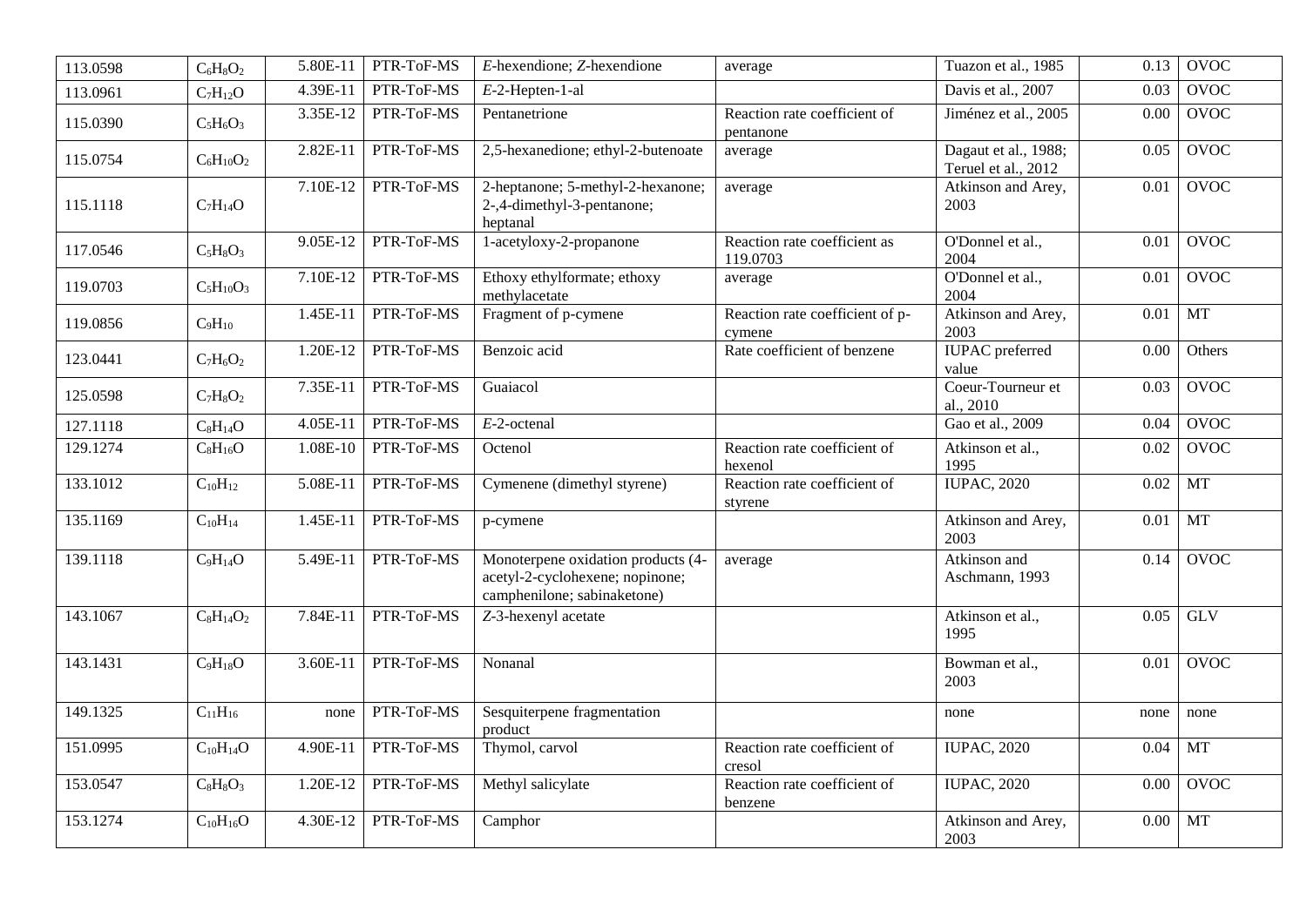| 155.1067 | $C_9H_{14}O_2$  | 1.24E-11                                                                                                                                                                                                 | PTR-ToF-MS                                                          | Arbusculone, C9 unsaturated esters | Average of tetrahydrofuran and<br>methoxy ethylformate reaction<br>rate coefficients                                                                                                                                                                                                                                                                                                                                                                                                      | O'Donnel et al.,<br>2004; Moriarty et<br>al., 2003      | 0.01 | OVOC      |
|----------|-----------------|----------------------------------------------------------------------------------------------------------------------------------------------------------------------------------------------------------|---------------------------------------------------------------------|------------------------------------|-------------------------------------------------------------------------------------------------------------------------------------------------------------------------------------------------------------------------------------------------------------------------------------------------------------------------------------------------------------------------------------------------------------------------------------------------------------------------------------------|---------------------------------------------------------|------|-----------|
| 155.1425 | $C_{10}H_{18}O$ | 2.72E-11                                                                                                                                                                                                 | PTR-ToF-MS<br>(sum),<br>speciation by<br>TD-GC-TOF-<br><b>MS</b>    | Eucalyptol (1,8-cineole), linalool | Weighted average according to<br>speciation: 89% eucalyptol,<br>11% linalool                                                                                                                                                                                                                                                                                                                                                                                                              | Atkinson et al.,<br>1995; Ceacero-<br>Vega et al., 2011 | 0.01 | <b>MT</b> |
| 157.1586 | $C_{10}H_{20}O$ | $9.24E-11$                                                                                                                                                                                               | PTR-ToF-MS                                                          | Menthol, citronellol               | Average                                                                                                                                                                                                                                                                                                                                                                                                                                                                                   | Ham et al., 2006;<br>Ceacero-Vega et<br>al., 2012       | 0.05 | <b>MT</b> |
| 205.1951 | $C_{15}H_{24}$  | Dry season:<br>7.12E-11 (80<br>m), 6.77E-<br>$11(150 \text{ m}),$<br>6.48E-11<br>$(320 \text{ m})$<br>Wet season:<br>7.06E-11 (80<br>m), 6.37E-<br>$11(150 \text{ m}),$<br>6.11E-11<br>$(320 \text{ m})$ | PTR-ToF-MS<br>$(sum)$ ,<br>speciation by<br>TD-GC-TOF-<br><b>MS</b> | Sesquiterpenes                     | Weighted average according to<br>time-dependent speciation. Dry<br>season average: α-copaene :<br>cyperene : longifolene :<br>cyclosativene = $44:26:3:27(80)$<br>m), 37:24:14:25 (150 m),<br>35:13:40:12 (320 m)<br>Wet season average:<br>$\alpha$ -copaene : cyperene :<br>$longifiable: cyclosativene =$<br>46:19:19:16 (80 m),<br>29:22:32:17 (150 m). For<br>cyperene, the reaction rate<br>coefficient of α-cedrene was<br>used, and for cyclosativene, the<br>one of longifolene. | <b>IUPAC, 2020</b>                                      | 0.08 | SQT       |

References

Aschmann, S. M., Arey, J., and Atkinson, R.: Atmospheric Chemistry of Selected Hydroxycarbonyls, J. Phys. Chem. A, 104, 3998–4003, doi:10.1021/jp9939874, 2000.

- Aschmann, S. M., Arey, J., and Atkinson, R.: Reaction of OH radicals with 5-hydroxy-2-pentanone: formation yield of 4-oxopentanal and its OH radical reaction rate constant, Environ. Chem., 10, 145, doi:10.1071/EN12146, 2013.
- Aschmann, S. M. and Atkinson, R.: Rate constants for the gas-phase reactions of OH radicals with E-7-tetradecene, 2-methyl-1-tridecene and the C(7)-C(14) 1-alkenes at 295 +/- 1 K, Physical chemistry chemical physics PCCP, 10, 4159–4164, doi:10.1039/b803527j, 2008.
- Atkinson, R.: Kinetics and mechanisms of the gas-phase reactions of the hydroxyl radical with organic compounds under atmospheric conditions, Chemical reviews, 86, 69–201, doi:10.1021/cr00071a004, 1986.
- Atkinson, R. and Arey, J.: Atmospheric degradation of volatile organic compounds, Chemical reviews, 103, 4605–4638, doi:10.1021/cr0206420, 2003.
- Atkinson, R., Arey, J., Aschmann, S. M., Corchnoy, S. B., and Shu, Y.: Rate constants for the gas-phase reactions of cis -3-Hexen-1-ol, cis -3-Hexenylacetate, trans -2-Hexenal, and Linalool with OH and NO 3 radicals and O 3 at 296 ± 2 K, and OH radical formation yields from the O 3 reactions, Int. J. Chem. Kinet., 27, 941–955, doi:10.1002/kin.550271002, 1995.
- Atkinson, R. and Aschmann, S. M.: Atmospheric chemistry of the monoterpene reaction products nopinone, camphenilone, and 4-acetyl-1-methylcyclohexene, J Atmos Chem, 16, 337–348, doi:10.1007/BF01032629, 1993.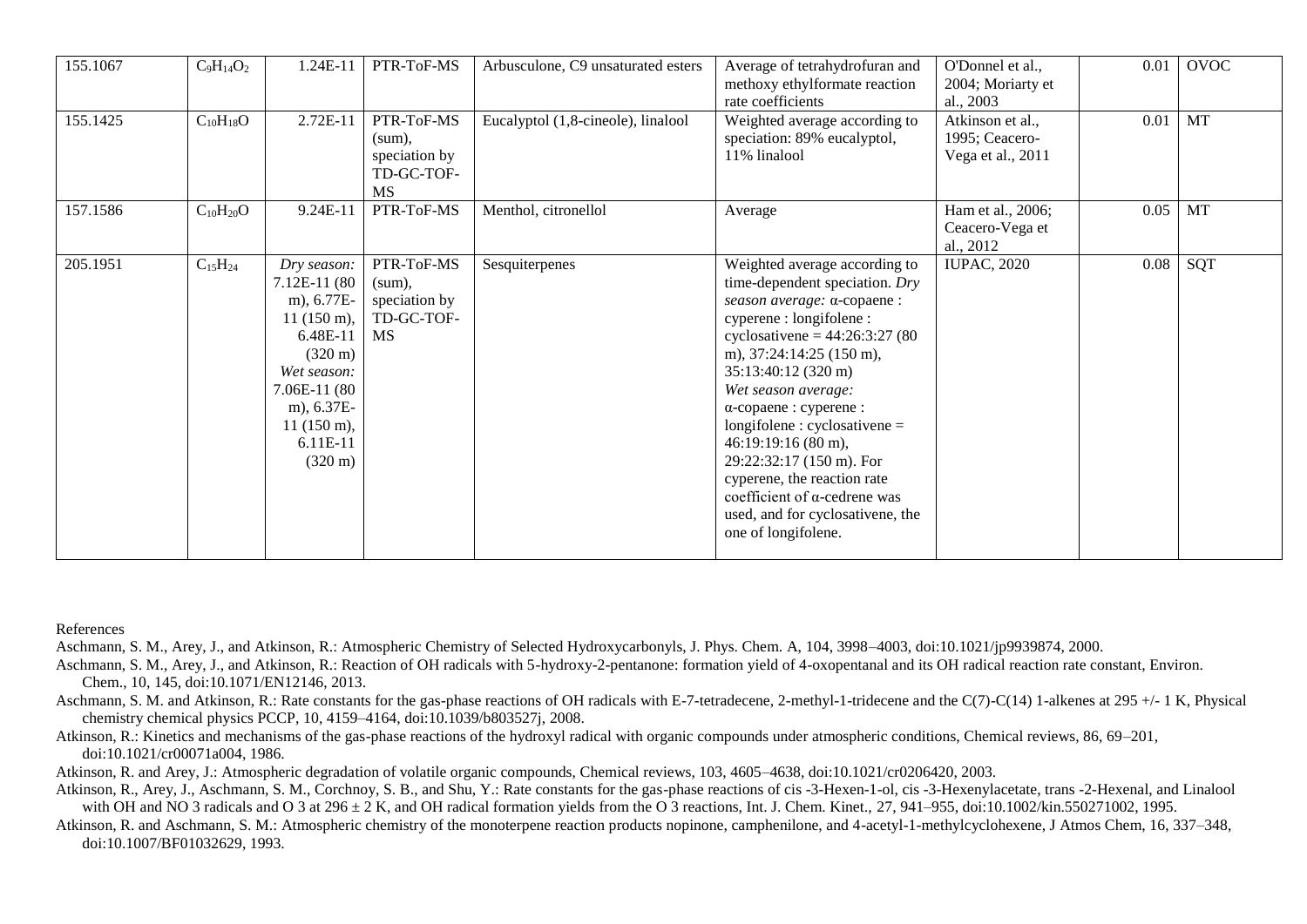- Baker, J., Arey, J., and Atkinson, R.: Kinetics of the Gas-Phase Reactions of OH Radicals, NO 3 Radicals and O 3 with Three C 7 -Carbonyls Formed From The Atmospheric Reactions of Myrcene, Ocimene and Terpinolene, J Atmos Chem, 48, 241–260, doi:10.1023/B:JOCH.0000044420.94492.fa, 2004.
- Baker, J., Arey, J., and Atkinson, R.: Formation and Reaction of Hydroxycarbonyls from the Reaction of OH Radicals with 1,3-Butadiene and Isoprene, Environ. Sci. Technol., 39, 4091–4099, doi:10.1021/es047930t, 2005.
- Barnes, I., Solignac, G., Mellouki, A., and Becker, K. H.: Aspects of the atmospheric chemistry of amides, Chemphyschem a European journal of chemical physics and physical chemistry, 11, 3844–3857, doi:10.1002/cphc.201000374, 2010.
- Bierbach, A., Barnes, I., and Becker, K. H.: Product and kinetic study of the oh-initiated gas-phase oxidation of Furan, 2-methylfuran and furanaldehydes at  $\approx 300$  K, ATMOSPHERIC ENVIRONMENT, 29, 2651–2660, doi:10.1016/1352-2310(95)00096-H, 1995.
- Blanco, M. B., Bejan, I., Barnes, I., Wiesen, P., and Teruel, M. A.: OH-initiated degradation of unsaturated esters in the atmosphere: Kinetics in the temperature range of 287-313 K. The journal of physical chemistry. A, 113, 5958–5965, doi:10.1021/jp901755x, 2009.
- Bowman, J. H., Barket, D. J., and Shepson, P. B.: Atmospheric chemistry of nonanal, Environmental science & technology, 37, 2218–2225, doi:10.1021/es026220p, 2003.
- Ceacero-Vega, A. A., Ballesteros, B., Bejan, I., Barnes, I., and Albaladejo, J.: Daytime reactions of 1,8-cineole in the troposphere, Chemphyschem a European journal of chemical physics and physical chemistry, 12, 2145–2154, doi:10.1002/cphc.201100077, 2011.
- Ceacero-Vega, A. A., Ballesteros, B., Bejan, I., Barnes, I., Jiménez, E., and Albaladejo, J.: Kinetics and mechanisms of the tropospheric reactions of menthol, borneol, fenchol, camphor, and fenchone with hydroxyl radicals (OH) and chlorine atoms (Cl), The journal of physical chemistry. A, 116, 4097–4107, doi:10.1021/jp212076g, 2012.
- Coeur-Tourneur, C., Cassez, A., and Wenger, J. C.: Rate coefficients for the gas-phase reaction of hydroxyl radicals with 2-methoxyphenol (guaiacol) and related compounds, The journal of physical chemistry. A, 114, 11645–11650, doi:10.1021/jp1071023, 2010.
- Colmenar, I., Martín, P., Cabañas, B., Salgado, S., and Martínez, E.: Atmospheric reactions between E,E-2,4-hexadienal and OH, NO3 radicals and Cl atoms, ATMOSPHERIC ENVIRONMENT, 99, 159–167, doi:10.1016/j.atmosenv.2014.09.065, 2014.
- Cometto, P. M., Dalmasso, P. R., Taccone, R. A., Lane, S. I., Oussar, F., Daële, V., Mellouki, A., and Le Bras, G.: Rate coefficients for the reaction of OH with a series of unsaturated alcohols between 263 and 371 K, The journal of physical chemistry. A, 112, 4444–4450, doi:10.1021/jp7111186, 2008.
- Dagaut, P., Wallington, T. J., Liu, R., and Kurylo, M. J.: A kinetic investigation of the gas-phase reactions of hydroxyl radicals with cyclic ketones and diones: Mechanistic insights, J. Phys. Chem., 92, 4375–4377, doi:10.1021/j100326a026, 1988.
- Davis, M. E., Gilles, M. K., Ravishankara, A. R., and Burkholder, J. B.: Rate coefficients for the reaction of OH with (E)-2-pentenal, (E)-2-hexenal, and (E)-2-heptenal, Physical chemistry chemical physics PCCP, 9, 2240–2248, doi:10.1039/b700235a, 2007.
- Ferrari, C., Roche, A., Jacob, V., Foster, P., and Baussand, P.: Kinetics of the reaction of OH radicals with a series of esters under simulated conditions at 295 K, Int. J. Chem. Kinet., 28, 609– 614, doi:10.1002/(SICI)1097-4601(1996)28:8<609:AID-KIN6>3.0.CO;2-Z, 1996.
- Gao, T., Andino, J. M., Rivera, C. C., and Márquez, M. F.: Rate constants of the gas-phase reactions of OH radicals with trans -2-hexenal, trans -2-octenal, and trans -2-nonenal, Int. J. Chem. Kinet., 41, 483–489, doi:10.1002/kin.20424, 2009.
- Grosjean, D. and Williams, E. L.: Environmental persistence of organic compounds estimated from structure-reactivity and linear free-energy relationships. Unsaturated aliphatics, Atmospheric Environment. Part A. General Topics, 26, 1395–1405, doi:10.1016/0960-1686(92)90124-4, 1992.
- Ham, J. E., Proper, S. P., and Wells, J. R.: Gas-phase chemistry of citronellol with ozone and OH radical: Rate constants and products, ATMOSPHERIC ENVIRONMENT, 40, 726–735, doi:10.1016/j.atmosenv.2005.10.004, 2006.
- IUPAC: Datasheets gas phase: http://iupac.pole-ether.fr/, last access: 23 March 2020.
- Jiménez, E., Ballesteros, B., Martínez, E., and Albaladejo, J.: Tropospheric reaction of OH with selected linear ketones: kinetic studies between 228 and 405 K, Environ. Sci. Technol., 39, 814–820, doi:10.1021/es049333c, 2005.
- Jiménez, E., Lanza, B., Antiñolo, M., and Albaladejo, J.: Influence of temperature on the chemical removal of 3-methylbutanal, trans-2-methyl-2-butenal, and 3-methyl-2-butenal by OH radicals in the troposphere, ATMOSPHERIC ENVIRONMENT, 43, 4043–4049, doi:10.1016/j.atmosenv.2009.05.005, 2009.
- Kari, E., Miettinen, P., Yli-Pirilä, P., Virtanen, A., and Faiola, C. L.: PTR-ToF-MS product ion distributions and humidity-dependence of biogenic volatile organic compounds, International Journal of Mass Spectrometry, 430, 87–97, doi:10.1016/j.ijms.2018.05.003, 2018.
- Kuhn, U., Andreae, M. O., Ammann, C., Araújo, A. C., Brancaleoni, E., Ciccioli, P., Dindorf, T., Frattoni, M., Gatti, L. V., Ganzeveld, L., Kruijt, B., Lelieveld, J., Lloyd, J., Meixner, F. X., Nobre, A. D., Pöschl, U., Spirig, C., Stefani, P., Thielmann, A., Valentini, R., and Kesselmeier, J.: Isoprene and monoterpene fluxes from Central Amazonian rainforest inferred from tower-based and airborne measurements, and implications on the atmospheric chemistry and the local carbon budget, Atmos. Chem. Phys., 7, 2855–2879, doi:10.5194/acp-7-2855-2007, 2007.
- Mentler, B.: Measuring isoprene hydroxy hydroperoxides and isoprene epoxydiols using a novel funnel SRI-ToF-MS, Master Thesis, Universität Innsbruck, Innsbruck, 2018.